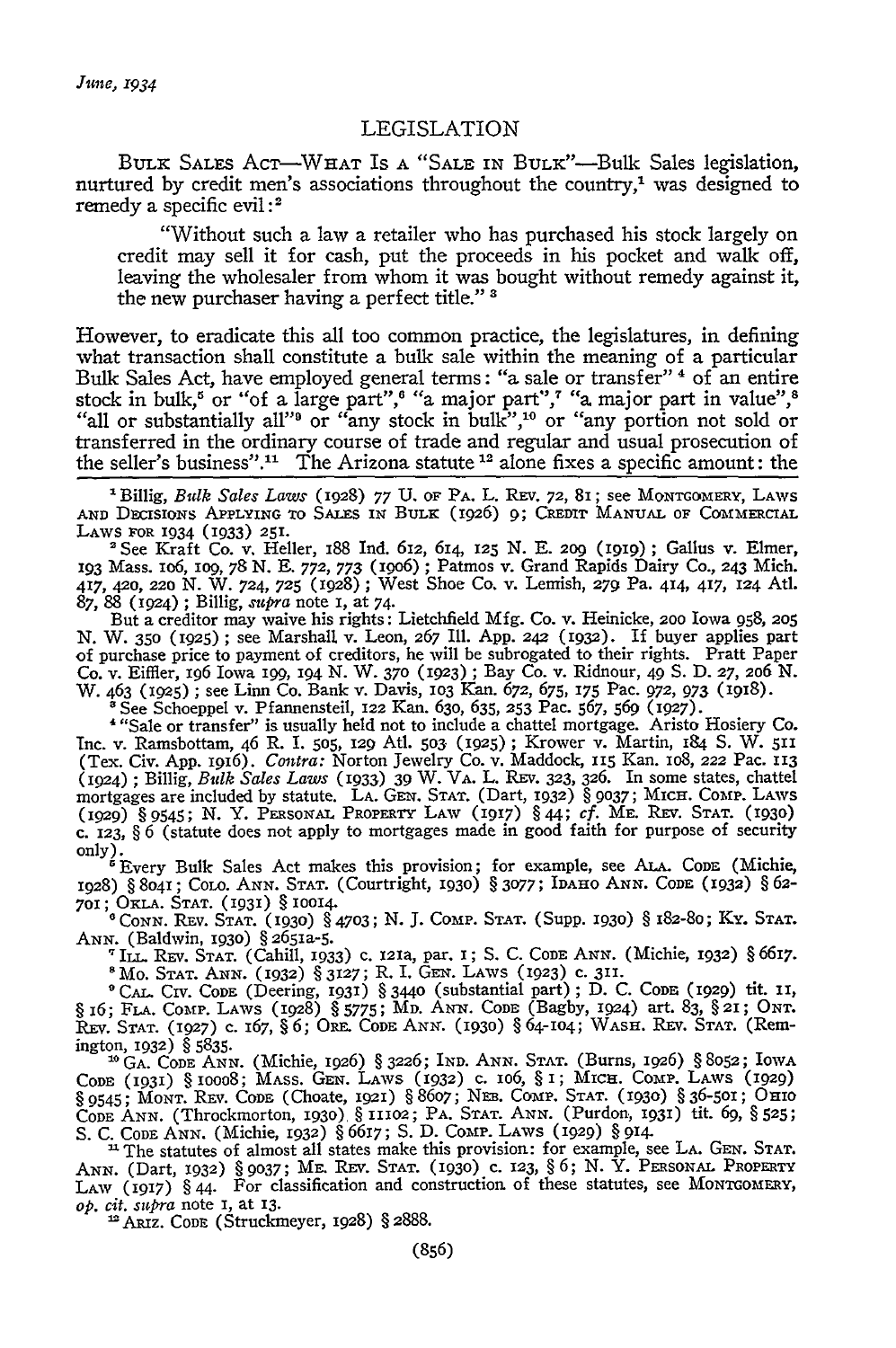transfer of the whole or seventy-five *per* cent. of a stock of goods is specified **by** the statute. Thus, it has generally been left to the courts to determine in each case whether the sale or transfer is of such magnitude or so unusual as to fall within the provisions of the statute, with no guide except general concepts and a clear-cut purpose. Considering this point, one court has stated, "The Bulk Sales Act is not well drawn."<sup>13</sup>

Originally, the Act was to prevent only sales of an entire stock of goods in bulk, but gradually the legislatures, as can be seen from the terms employed, and the courts, have included within the Act sales of less than the whole of a stock of goods. Writing in 1911, Dodge, **J.,** stated in *Carpenter V. Karnow: "I* find no case in which the sale of less than an entire stock in trade has been so regarded." 14 The scope of this note will be to examine the cases decided under the various Acts to determine to what extent this statement is true today; to ascertain what portion of a stock of goods must be transferred so that the courts will regard the transfer as falling within the purview of the statute.

Naturally, each case must turn on its particular facts, the amount of goods sold, the amount in stock at time of sale, the merchant's indebtedness, the type of business and the wording of the particular statute. However, as each court endeavors to carry out the purpose of the statute-that creditor's rights shall not be prejudiced by a sale in bulk—the cases present a similarity allowing their consideration as a group without undue emphasis on the particular statute.

## *Transactions Within the Statute*

**All** courts agree that if a merchant owning two or more businesses, each conducted separately, sells one, such sale is within the Act; **15** and it has been held that the sale of a wholesale house used to supply a chain of retail stores, though the owner continued to operate the retail stores, was a sale in bulk."6 However, where the owner of a large store with goods valued at **\$33,000** opened a branch, all goods being bought and paid for through the main store, and books kept at the branch only to ascertain if it was being operated at a profit, a sale of the goods in the branch for \$4,000, at seventy cents on the dollar, was held not within the Ac as it was not the sale of a separate business.<sup>17</sup> But a sale of \$4,000 from a stock of **\$33,000** might well have been considered a sale of a portion outside the ordinary course of business.<sup>18</sup> Courts have had no difficulty in holding sales of the

"Webber v. Hall, 54 N. S. R. 192, **202 (1921).** For discussion of the general problems involved in Bulk Sales Acts, see Billig, *Bulk Sales Laws* (1932) 38 W. VA. L. **Q.** 3o; (1933) **39** W. VA. L. **Q. 322;** Driscoll, *Sales in Bulk Act* (929) 4 **WAsr.** L. R-v. *97;* MONT-GOmERY, *op. cit. supra* note **I.**

**1'** 193 Fed. **762, 765 (D.** Mass. 1911).

Young v. Lemieux, **79** Conn. **434,** 65 AtI. 436 (19o7) **;** Goodman v. Clarkson, *39* **Ga.** App. 383, **147 S. E.** 183 (1928) **;** Ogden Ave. State Bank v. Cheny, **225 Ill.** App. **201** (1922) **;** Interlake Tissue Mills Co., Ltd. v. Everall Co., Ltd., **500** Ont. L. R. 165 **(i21) ;** Gagnon v. La Banque Nationale, 29 Que. K. B. 166 (1919); see Roberts v. Kaemmerer, 220<br>Mo. App. 582, 586, 287 S. W. 1057, 1059 (1926); cf. Potter v. Walker, 2 F. (2d) 774 (E. D. N. Y. 1924) **;** Bank of Montreal v. Ideal Knitting Mills, Ltd., 55 Ont. L. R. **410** (1924). **"** Keller v. Fowler Bros., 148 Tenn. **571, 256 S.** W. 879 (923).

*7In i-re* John Allan, Ltd., 8 Can. B. R. 97 (1926).

**<sup>28</sup>**A merchant's "ordinary course of business" is determined by the nature of his business, the amount of sales he usually makes, and the amount of his indebtedness. Hart v. Brierly, **189** Mass. **598,** 76 *N.* E. **286 (1915).** And whether the merchant is regarded by the trade as a wholesaler or retailer: Webber v. Hall, *supra* note 13. But not by whether such transactions are usual in the general conduct of the type of business throughout the community. Rison<br>v. Knapp, 20 Fed. Cas. 835, No. 11861 (E. D. Ark. 1868). Apparently, a seller can gain a new course of business without notice to creditors: see Vacuum Oil Co. v. Wichita Independent Consolidated Co., **i1O** Kan. 245, **203** Pac. 915 (1922) (gained new course of trade but did not follow it) **;** Feldstein v. Fusco, **238** *N.* Y. **58,** 143 *N.* E. **790** (I924). But a seller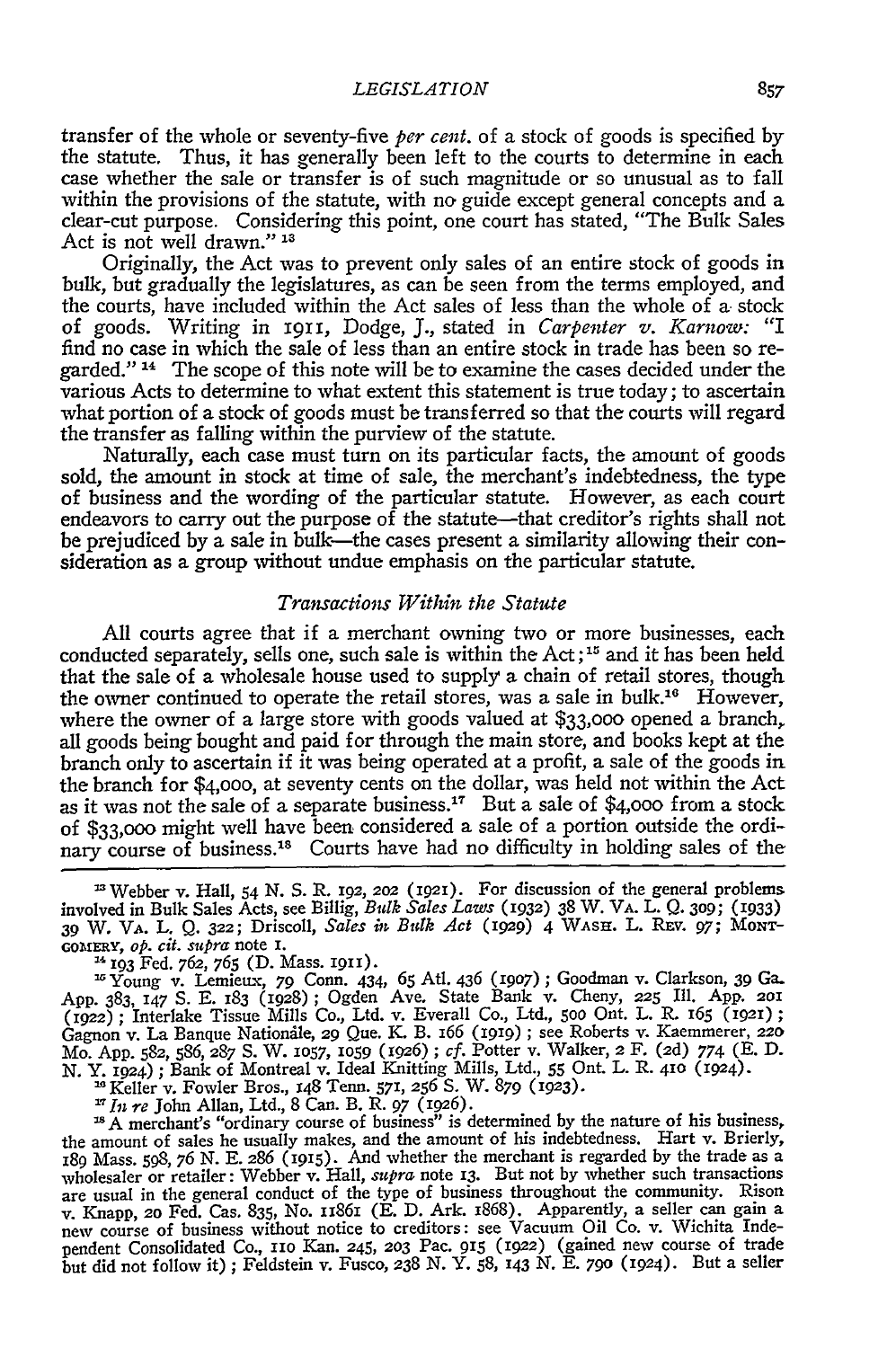entire business in two or more transactions as within both the letter and purpose of the Act.<sup>19</sup>

The statute includes a sale of \$13o,ooo worth of goods from a stock of \$140,000,<sup>20</sup> and a sale of eighty *per cent*. of the merchant's goods.<sup>21</sup> The smallest transactions to which it has been held the statute applied were a sale of one-third of a stock of goods 22 and a sale of from one-fourth to one-seventh of the entire stock.<sup>23</sup> *Webber v. Hall*<sup>24</sup> illustrates the attitude of the courts: a retail shoe merchant with stock valued between \$20,000 and \$30,000 with an indebtedness of \$33,ooo, being hard pressed by his creditors, sold shoes in lots of \$IOO, **\$200** and \$50o at less than cost, until **\$7,000** worth of his goods had been sold. The court held the Act applied, since these were sales "out of the ordinary course of trade". It would not seem that the sale of \$IOO worth of shoes should be considered outside the ordinary course of trade of a retailer, but if such sales were made in quick succession and the stock not replenished, the Act should apply.

The courts have allowed creditors to attack a transaction whereby goods **<sup>25</sup>** were transferred for goods on the theory that a sale is any transfer of goods for a consideration, whether for cash or other property. If goods are placed in a store under an agreement that if they are not paid for within a certain time, the seller may retake a stock of goods of equal value, the statute should apply on the retaking of the goods in favor of all creditors who became creditors while the goods were in the store. However, if the seller gets *a,* fair price for the goods sold, and receives other goods in return, the ability of creditors to realize on their claims is not impaired and the formalities of the statute should not be required as a prerequisite to a valid sale.

There is a division of authority on the question of whether a sale of a partner's interest <sup>26</sup> in a retail business falls within the statute. If the sale is for the purpose of taking in a new partner, by the weight of authority the sale is void

Hall v. Main, 34 F. (2d) 528 **(E.** D. Ill. *1929)* **;** Conquest v. Athins, 123 Me. **327,** <sup>122</sup> Atl. **858** (1923) ; Thorndike & Hix Lobster Co. v. Hall, **223** App. Div. 576, 229 **N.** Y. Supp. **225** (1928) **;** Kirkholder & Rausch Co. v. Bridgland, **12o** Misc. 565, iig N. Y. Supp. 113 (1923) ; see Webber v. Hall, supra note 13 (twenty or thirty sales) ; cf. Hughes-Curry Packing Co. v. Sprague, 200 Ind. 540, 165 N. E. 318 (1929).

**'** Root Refineries v. Gay Oil Co., *171* Ark. 129, 284 S. W. 26 (1926).

**'** Commercial Motor Bodies and Carriages, Ltd. v. Perth, Ltd., **65** Ont. L. R. 383 **(1930).**

Webber v. Hall, *supra* note **13.**

<sup>23</sup> See Norton-Berger Shoe Co. v. Rideau, I La. App. 244, 245 (1924).

**"** *Supra* note 13.

'As to creditors, the statute applies to all, personal and business. People's Savings Bank v. Van Allsburg, 165 Mich. 524, 131 **N.** W. ioi (1911) ; Roberts v. Kaemmerer, *supra* note **15** (creditors of goods for store *A* may attack sale of store *B* in bulk); Douglas Fir Lumber Co. v. Star Lumbev Co., **27** N. M. 403, **201** Pac. 867 (ig2i); Hartwig v. Rushing, 93 Ore. 6, 182 Pac. **177** (igig) ; see Fitzhugh v. Munnell, 92 Ore. *47,* 179 Pac. 679 **(1919)** (creditors whose claims are due and will become due) ; cf. Ellis Jones Drug Co. v. Coker, **151** Miss. O2, **117** So. 545 (1928) (individual creditor of a partner need not be notified on sale of the partnership). But not to tort claims. Superior Plating Works v. Art Metal Crafts Co., **218** Ill. App. 148 **(192o) ;** Harrison v. Riddell, 64 Mont. 466, **2IO** Pac. 46o (1922). But must have been creditor at time of sale. Lawndale Sash Co. v. West Side Trust & Savings Bank, *207* Ill. App. 3 (1917) **;** see Trummer v. Crimmins, 262 Mich. 314, 247 *N.* **W.** 191 **(1933).**

**d** Intangible property, with the exception of a partner's interest, has not been considered as within the Act. Knass v. Madison & Kedzie State Bank, 269 Ill. App. 588 (1933) (assets of a bank) ; Thorndike & Hix Lobster Co. v. Hall, *supra* note **ig** (good will) ; (1933) **I** U. of CHICAGO L. REV. 343.

may not cease business and then sell his goods without complying with the statute: Hoja v. Motoc, **23** Mich. 258, *209* **N.** W. 66 (1926); Teich v. McAuley, *212* S. W. *979* (Tex. Civ. App. **1919).**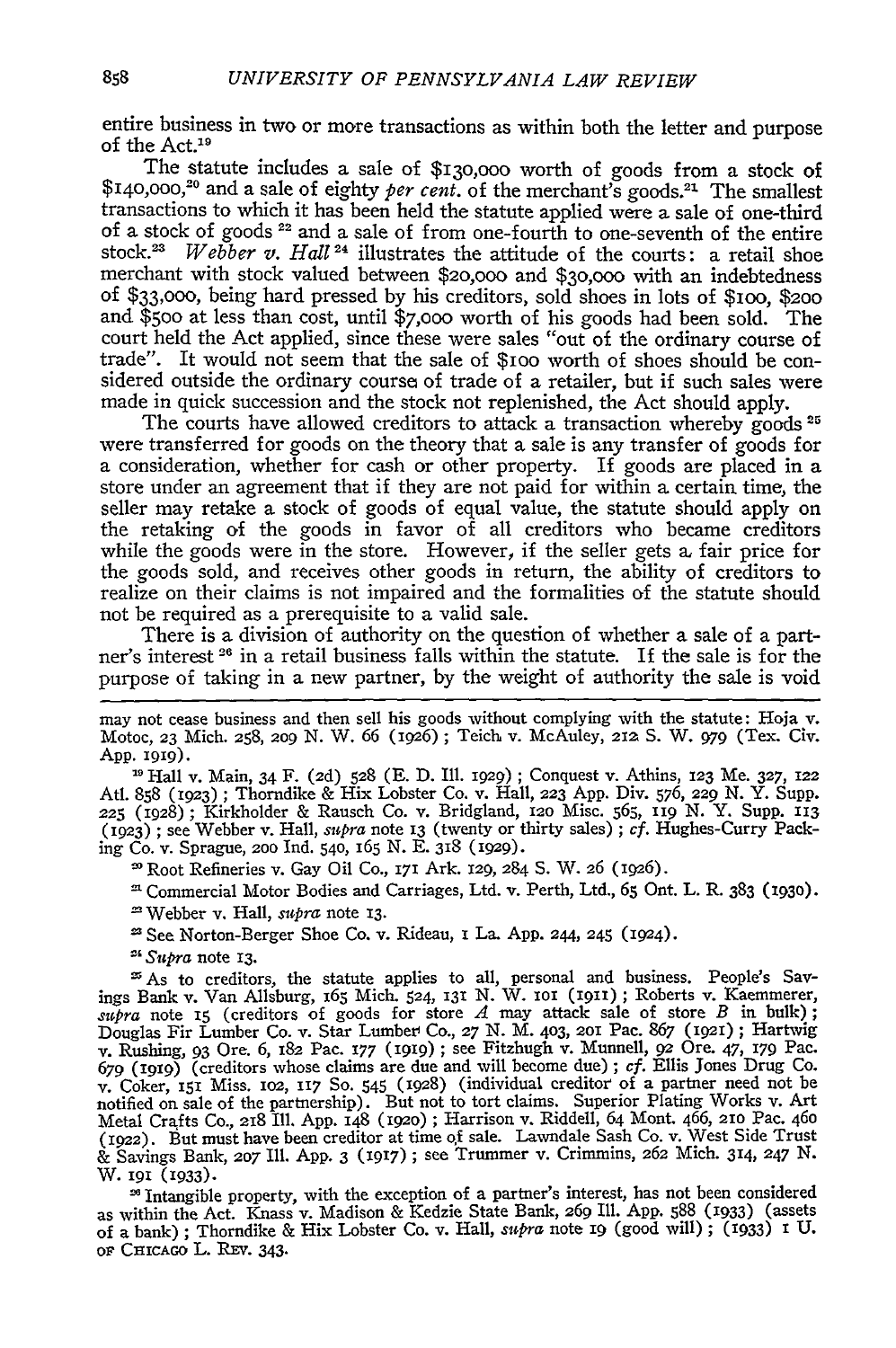unless the statutory formalities are complied with;<sup>27</sup> but if the transfer is of one partner's interest to one of the other partners, the statute does not apply.<sup>28</sup> Are these decisions in accord with the purpose of the statute, disregarding abstract considerations of whether the transfer of rights in a partnership is a "sale of a stock of goods" or only the transfer of an interest?<sup>29</sup> Where  $\overline{X}$ , the sole owner of a business, sells a half interest in the business to *Y* to admit him as a partner, if the consideration paid **by** *Y* consists of goods contributed to the business, X's creditors are not adversely affected, for X's interest in that stock of goods has not been altered and hence the statute should not apply.<sup>30</sup> However, if the consideration which  $Y$  contributes is cash,  $X$  can pocket the cash and keep it out of reach of creditors, and as X's interest in that stock of goods is now diminished, the security of his creditors is diminished. To this latter situation the Act might readily be applied.

In the case in which an existing partner transfers his interest to one of his partners, the courts have rightly held that the Act has no application.<sup>31</sup> Here the effect of the transaction on creditors is that partnership creditors will be deprived of their preference over the personal creditors of the remaining partners in the partnership assets and the personal creditors of the withdrawing partners will lose all interest in these goods. As for the latter, a statute passed to protect creditors of merchants who became creditors only because the debtor was a merchant would not seem to include them. Nor, with respect to the former, should a statute passed to end the evil of "fly-by-night" merchants be extended to preserve a mere *preference* among creditors in certain assets.

## *Transactions to Which the Statite Did Not Apply*

Transactions to which the courts have held the statute did not apply have been of small size and value: "It should be something more than that [ten *per cent.]* or nearer a half of the stock to come under condemnation of the statute." **<sup>32</sup>**

'Virginia-Carolina Chemical Co. v. Bouchelle, 12 Ga. App. 661, 78 **S. E.** 51 (913); Daly v. Sumpter Drug Co., 127 Tenn. 412, 155 S. W. 167 (1912); Watkins v. Angus, 241<br>Mich. 690, 217 N. W. 894 (1928); Ellis Jones Drug Co. v. Coker, *supra* note 25. Contra: Yancey v. Lanar-Rankin Drug Co., **14o** Ga. 359, **78 S. E.** 1O78 (913).

**'** Taylor v. Folds, 2 Ga. App. 453, **58 S. E. 683** (1907) **;** Schoeppel v. Pfannensteil, *supra* note 3; Fairfield Shoe Co. v. Olds, **176** Ind. **526, 96 N. E. 592** (1911) **;** Peterson Co. v. Freeburn, **2o4** Iowa 644, **225** 'N. W. 746 (927) **;** *In re* Rosenberg's Account, **i6** Dist. & **C.** *<sup>569</sup>* (Pa. 1931) **;** *cf.* Dakota Trust & Savings Bank v. Hanson, 5 F. **(2d) 915 (C. C.** A. 8th, 1925). *Contra:* Howell v. Howell, *142* Tenn. 31, **215 S.** W. **278 (2929)** ("A half interest is

a portion of the stock"). **'** Where the statute provides for a "sale or transfer of any interest", a transfer **by** one partner of his right in the partnership to a stranger or one of the partners would be within the Act. Spokane Merchants' Ass'n v. Koska, 228 Wash. 445, **203** Pac. *969* (1922). As to a transfer to a corporation formed to take over the business, the cases are in conflict; that such a transaction is within the statute: First Nat. Bank of Durham v. Raleigh Savings Bank, 37<br>F. (2d) 301 (C. C. A. 4th, 1930); Keedy v. Sterling Electric Appliance Co., 13 Del. Ch. 66,<br>IT5 Atl. 359 (1921); Sakelos v. Hutchin Lowendahl v. Van Bokkelen, **139** Misc. **857,** 248 **N.** Y. Supp. **553** (931). *Contra:* McLean v. Miller Robinson **Co., 55** F. (2d) **232 (E. D.** Pa. 193) **;** Maskell v. Alexander, **ioo** Wash. 16,  $170 \text{ PaC}$ ,  $350 \text{ (1918)}$ ; Note  $(1932)$   $41 \text{ YALE L}$ . J.  $1246$ ;  $(1922)$  20 MICH. L. REV. 909.<br>  $\text{m}$  In one case, both types of sale were involved. X, a merchant, sold a half-interest in

his business to Y, admitting him as a partner, and, shortly thereafter, sold his remaining interest to *Y*, leaving *Y* as sole owner. The court held the latter sale to be void. In deciding<br>terest to *Y*, leaving *Y* as sole owner. The court held the feed that *Y* had here in effect sole as it did, the court was undoubtedly influenced **by** the fact' that X had here, in effect, sold as it did, the court was andoubledly initially a partner had been merely a device to<br>evade the statute. Virginia-Carolina Chemical Co. v. Bouchelle, *supra* note *27*.

1Denton v. White, **223 Ky.** 640, 4 **S.** W. (2d) **412** (1928) ; Hartwig v. Rushing, *supra*

note 34; McCallum v. Jones, 15o Tenn. 492, 265 **S.** W. 984 (1924). **'** Armfield Co. v. Saleeby, **178 N. C.** 298, 301, ioo **S. E. 611 (2929) ;** see Splain v. Goodrich Rubber Co., 53 App. D. **C. 303,** *29o* Fed. **275** (1923).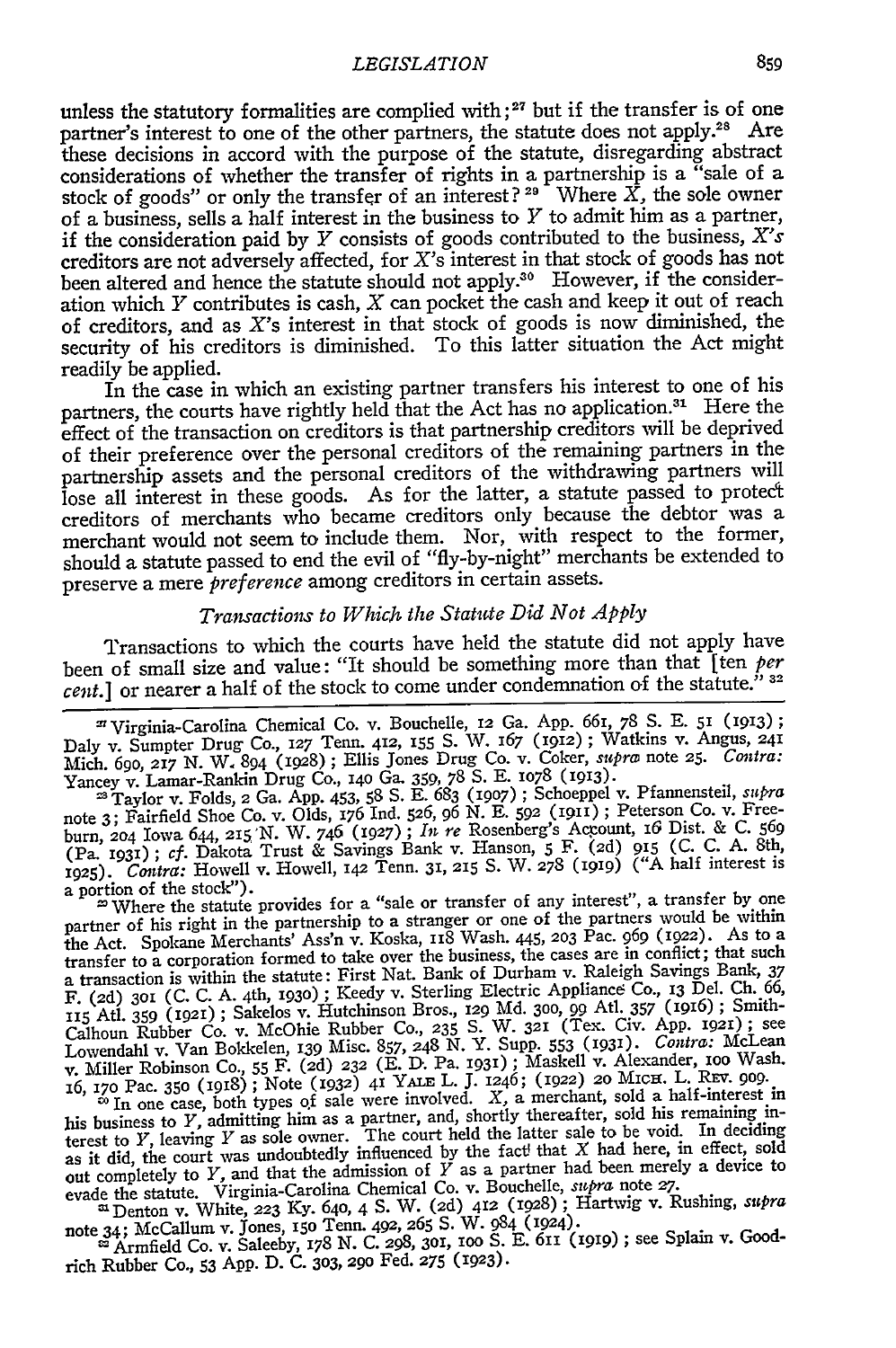Similarly the statute does not apply to sales of \$1,o9o and \$487 out of a stock with a value between \$6,000 and \$20,000.<sup>33</sup> In *Krueger v. Hammond*,<sup>34</sup> X sold four tubes and eight casings, his total stock of goods for the repair of cars, in one sale. The court held this sale was not within the Act as the articles were so few in number and of such small value that the sale could not be regarded as within the spirit or reason of the law, though actually a sale in bulk. Nor, where a merchant ran a retail piano store and music house, did the statute condemn a sale of all the sheet music department, constituting five to seven *per cent.* of the total business, as this was not a sale of "all or substantially all".<sup>35</sup> A sale of an entire accessory business run as part of a repair shop or other non-commercial business, is not within the Act.<sup>36</sup> Likewise, a sale of an auto sales agency and \$39.24 worth of accessories out of a stock of \$1,5oo, where both businesses had previously been operated as one, was not a bulk sale as to the accessories because it was not of a "material portion" of the stock. $37$  One Illinois case has held that the sale by a dairyman of the goods remaining after a sale of his cattle and wagons did not come within the Act.<sup>38</sup> Nor has the Act been used to prevent the sale in bulk of odds and ends of goods when moving the store to a new location, nor of old or shopworn goods, where the principal business is not that of dealing in such goods.<sup>39</sup>

Thus a review of the cases presents no settled construction of the Act as to the amount necessary to be sold so that the sale is a bulk sale; a sale of half or more than half would probably be held within the statute, less than one-fourth probably not. The cases do little more than present guides or concepts which the courts will apply to a set of facts, but provide no easily applicable test by which a merchant can ascertain if his sale is a bulk sale. Two questions remain: What is the effect of weighing, counting, or measuring as contrasted with a sale in a lump quantity, and what is the effect of solvency or insolvency of the merchant in the application of the statute to a sale of less than the entire stock?

A lower New York court has said:

"A sale in bulk is made where separating, counting, measuring, weighing or dividing in parcels, packages or barrels does not take place but where the mass and heap are sold as one . Concededly, a purchaser might buy a large part of one's stock of goods by selecting a certain number of one article and a definite amount of another and not be said to have made a bulk or mass sale."<sup>40</sup>

However, to give effect to the legislative intent and purpose, a sale large enough to prejudice rights of creditors should not be held within the purview of the Act merely because the goods sold were counted.

In deciding cases under legislation of this type, the courts have not put sufficient emphasis on the ability of the merchant to pay his creditors, or the

Fudge v. Brown, 126 Wash. 475, **218** Pac. 251 (1923). See also Nisbet v. Quinn, 7 Fed. 76o (C. C. Ga. 1881) (sales of **\$1200, \$1900,** \$2200, from stock of \$9o0o were out of ordi-nary course of trade) ; Sabin v. Horenstein, 26o Fed. 754 (C. C. A. 9th, **1919)-** (sales in job lots). 4123 **Kan.** 319, **255** Pac. **30 (1927).**

Blanchard Co. v. Ward, **124** Wash. 204, 213 Pac. 929 (923). Fisk Rubber Co. v. Harson Auto Co., 168 Ark. 418, *270* **S.** W. **605** (925) ; Wellston Radio Corp. v. Culberson, **175** Ark. 921, **300 S.** W. 443 (1927) ; Goff Co. v. First State Bank, 175 Ark. **158, 298 S.** W. **884 (1927).** Radio Corp. v. Culberson, 175 Ark. 921, 300 S. W. 443 (1927); Goff Co. v. First State Bank, 175 Ark. 158, 298 S. W. 884 (1927).<br><sup>37</sup> Fiske Rubber Co. v. Hayes, 131 Ark. 248, 199 S. W. 96 (1917).

Larson v Judd, **200 Ill. App. 420** (916) ; cf. **Hall v.** Main, *supra* note **19.**

Fiske Rubber Co. v. Hayes, *supra* note 37; see Lusby v. Sachs, 184 Ark. 929, 44 **S.** W. (2d) 348 (931) ; Webber v. Hall, *supra* note **13.** *Contra:* Cohen v. Calhoun, 15o **So.** <sup>198</sup> (Miss. 1933).

0 Feldstein **v.** Fusco, **205 App.** Div. 8o6, 2Ol **N.** Y. Supp. 4 (923), *rev'd, 238* **N.** Y. **58, 143** N. **E. 790** (I924), but this statement was not questioned.